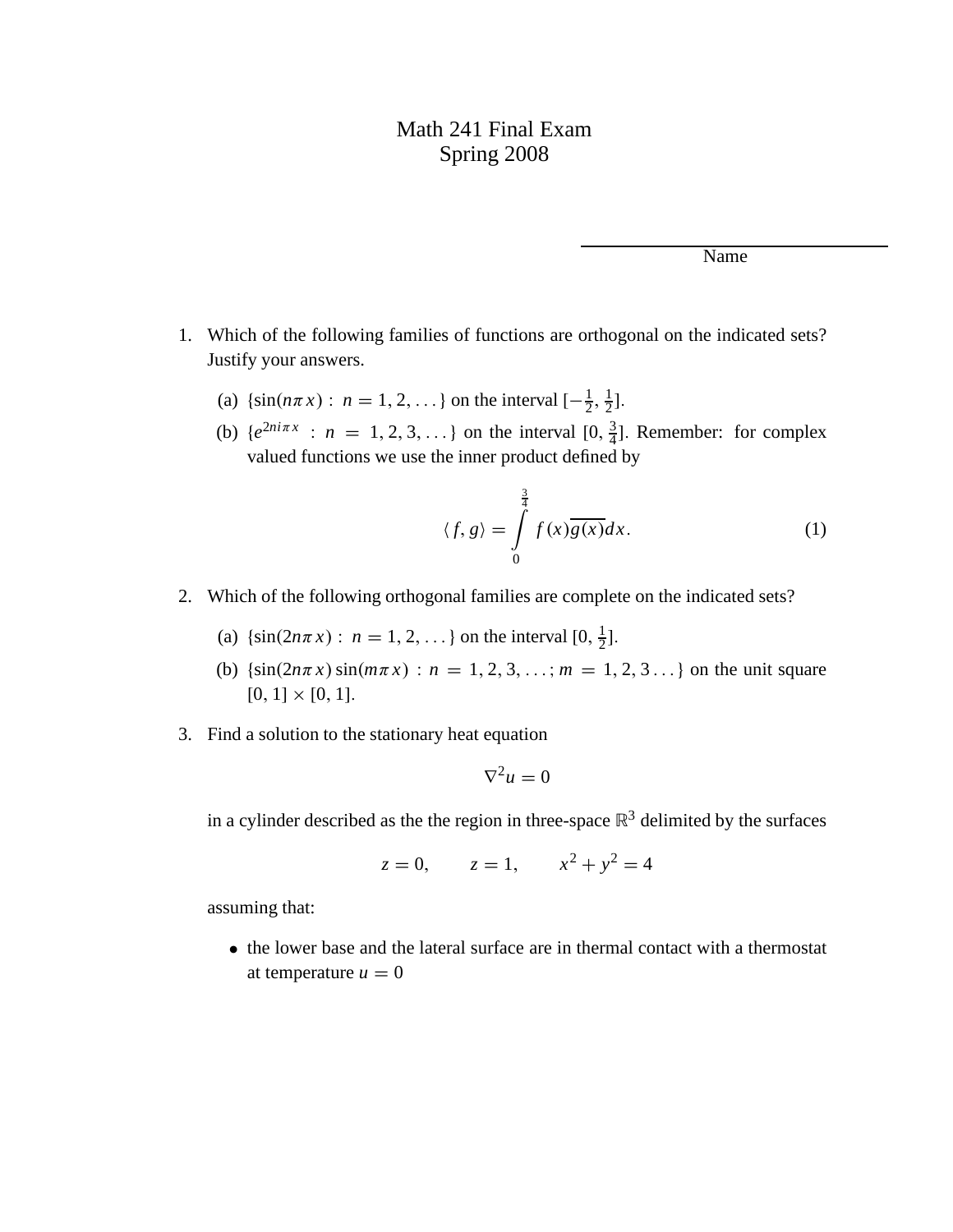$\bullet$  the upper base is in thermal contact with a thermostat at a temperature  $f$  depending on the radial coordinate *r* according to the law  $f(r) = a(2 - r)$ ,  $0 \le r \le 2$ .

(Write the integrals to compute the coefficients in the final series expansions without attempting to evaluate them).

- 4. Draw pictures of the following subsets of the complex plane (give as much detail and be as accurate as possible):
	- (a)  $\{z : z = \bar{z}\}\)$
	- (b)  $\{z : \text{Im } z > (\text{Re } z)^2\}$
- 5. For each of the following sums say whether it is absolutely convergent or not, and give a justification for your answer:

(a) 
$$
\sum_{n=1}^{\infty} \left(\frac{2}{2+i}\right)^n
$$
  
(b) 
$$
\sum_{n=1}^{\infty} \frac{n-i}{n+i}
$$

6. Give the radius of convergence of the following power series, justify your answer.

(a) 
$$
\sum_{n=1}^{\infty} n^4 z^n
$$
  
(b) 
$$
\sum_{n=1}^{\infty} \frac{z^n}{(n!)^2}
$$

7. Evaluate the following contour integral

$$
\oint_{|z|=4} \frac{dz}{z^2 - 4} - \oint_{|z+2|=1} \frac{dz}{z^2 - 4}
$$
\n(2)

8. Evaluate the following contour integral

$$
\oint\limits_{|z|=1} (2z^2 + 3\overline{z})dz.
$$
\n(3)